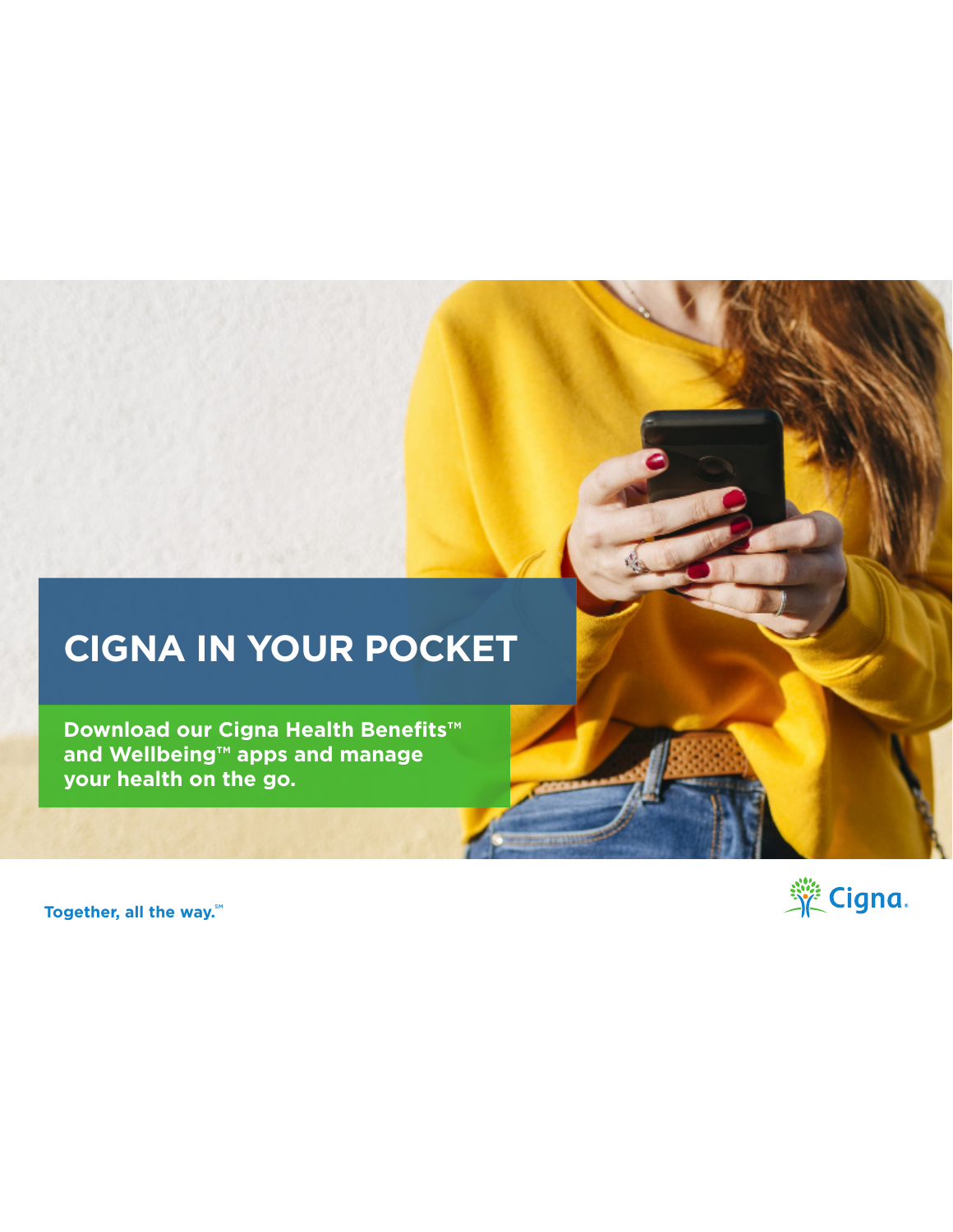

## **Cigna Health Benefits™ App**

Manage your health plan right from your smartphone with these easy features\*:

- **› Submit a claim** by taking a **picture** of your invoice;
- **› Consult past claims** or **track the status** of your pending claims;
- **>** Search for a doctor, hospital or facility, and save the search results;
- **› Consult** your benefits;
- **Check** your remaining plan balances;
- **› Update** your personal information;
- **› Contact us** with the tap of a finger.













\*Please note that some of these services may not be available for your plan.

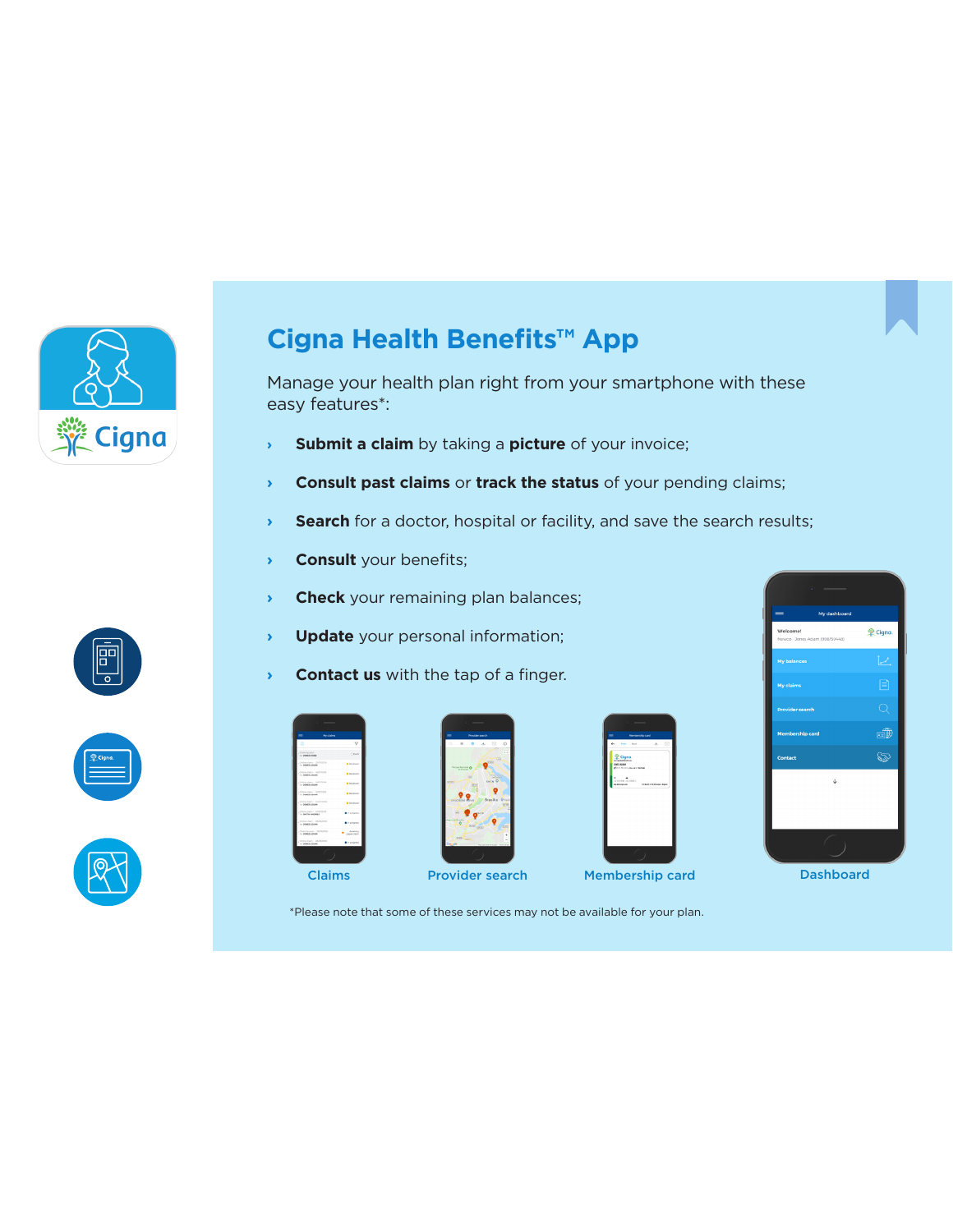



The Cigna Wellbeing App gives you access to personalised health tips, professional guidance and more.

- **› Receive** personalised advice to improve your health;
- **› Connect** to a virtual coaching programme on proper nutrition, weight management, sleep habits and stress reduction;
- **› Keep** track of your biometrics;
- **› Find** relevant wellness articles and healthy recipes.

*Other services may be available to you depending on your plan: log-in to your Plan Member Pages to find out!*  **https://www.cignahealthbenefits.com/en/plan-members**



## **LOG IN TO THE CIGNA WELLBEING APP**

To log in to the Cigna Wellbeing app, select the '*International Organisations*' option for Plan Member or Dependant. You can then enter your Personal Reference Number and Password.